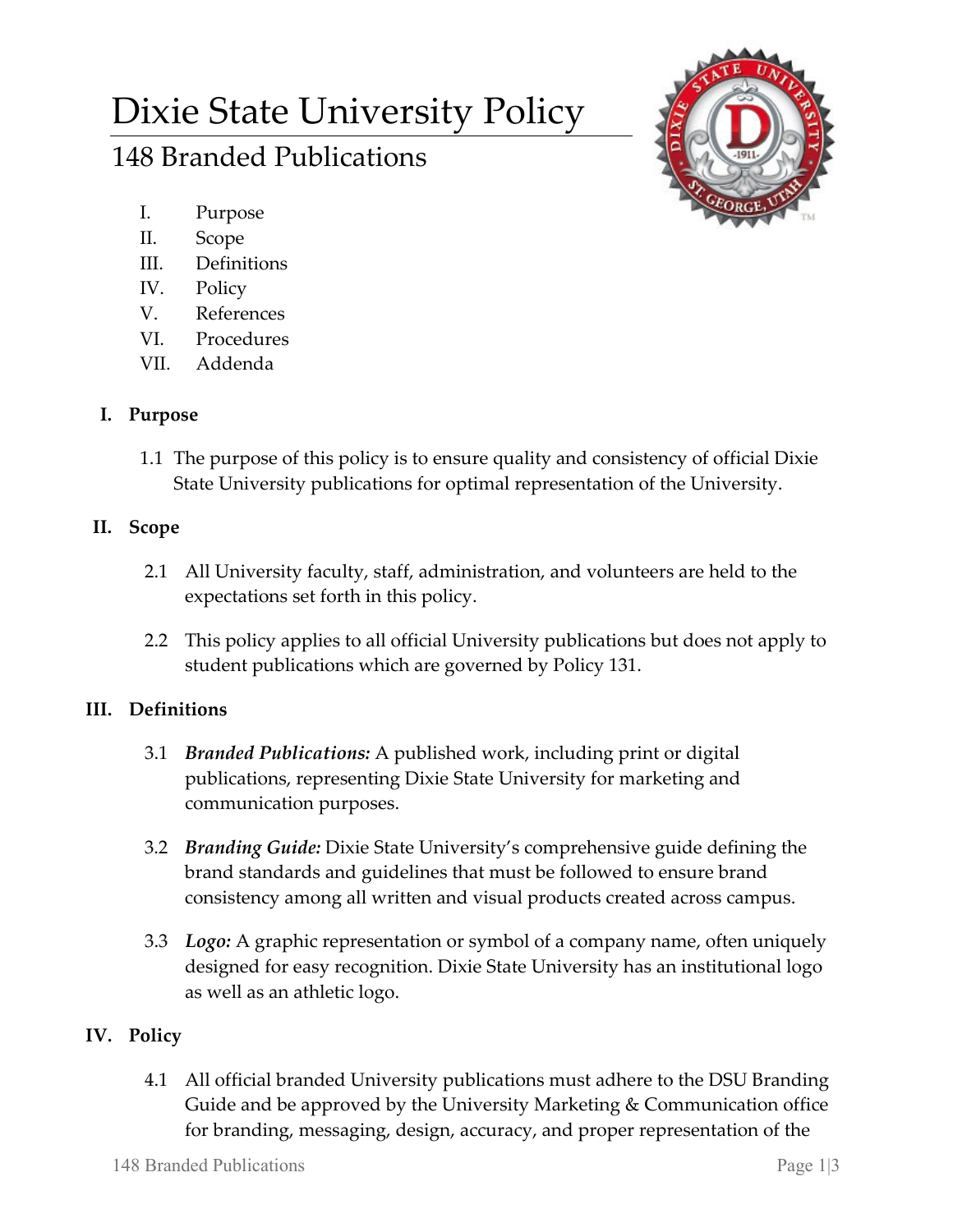University.

All University website (dixie.edu) design and content must also adhere to the policy standards set forth in Policy 464, University Public Web Presence.

- 4.2 Use of the University logos is limited to the exact design and specifications described in the DSU Branding Guide as approved by the University Council and the President.
	- 4.2.1 Approved versions of DSU logos are available for download from the University Marketing & Communication website at umac.dixie.edu/downloads/logos.
	- 4.2.2 Logos not included in the DSU Branding Guide or on the University Marketing & Communication website are not permitted for use when representing Dixie State University or its associated departments, programs, and organizations unless approved by the University Marketing & Communication office.
	- 4.2.3 DSU logos are not to be altered in shape or design, be used in unapproved colors, be placed on busy backgrounds, or have any part or words deleted.

#### **V. References**

- 5.1 DSU Policy 206: Trademarks and Collegiate Licensing
- 5.2 DSU Policy 221: University Procurement
- 5.3 DSU Policy 464: University Public Web Presence

5.4

#### **VI. Procedures**

#### **VII. Addenda**

- 7.1 DSU logos: umac.dixie.edu/downloads/logos
- 7.2 Artwork approval from Creative & Visual Services: umac.dixie.edu/services/design/uploadartwork
- 7.3 Approved printers: umac.dixie.edu/licensing/learfield
- 7.4 DSU's Branding Guide: umac.dixie.edu/brandingguide